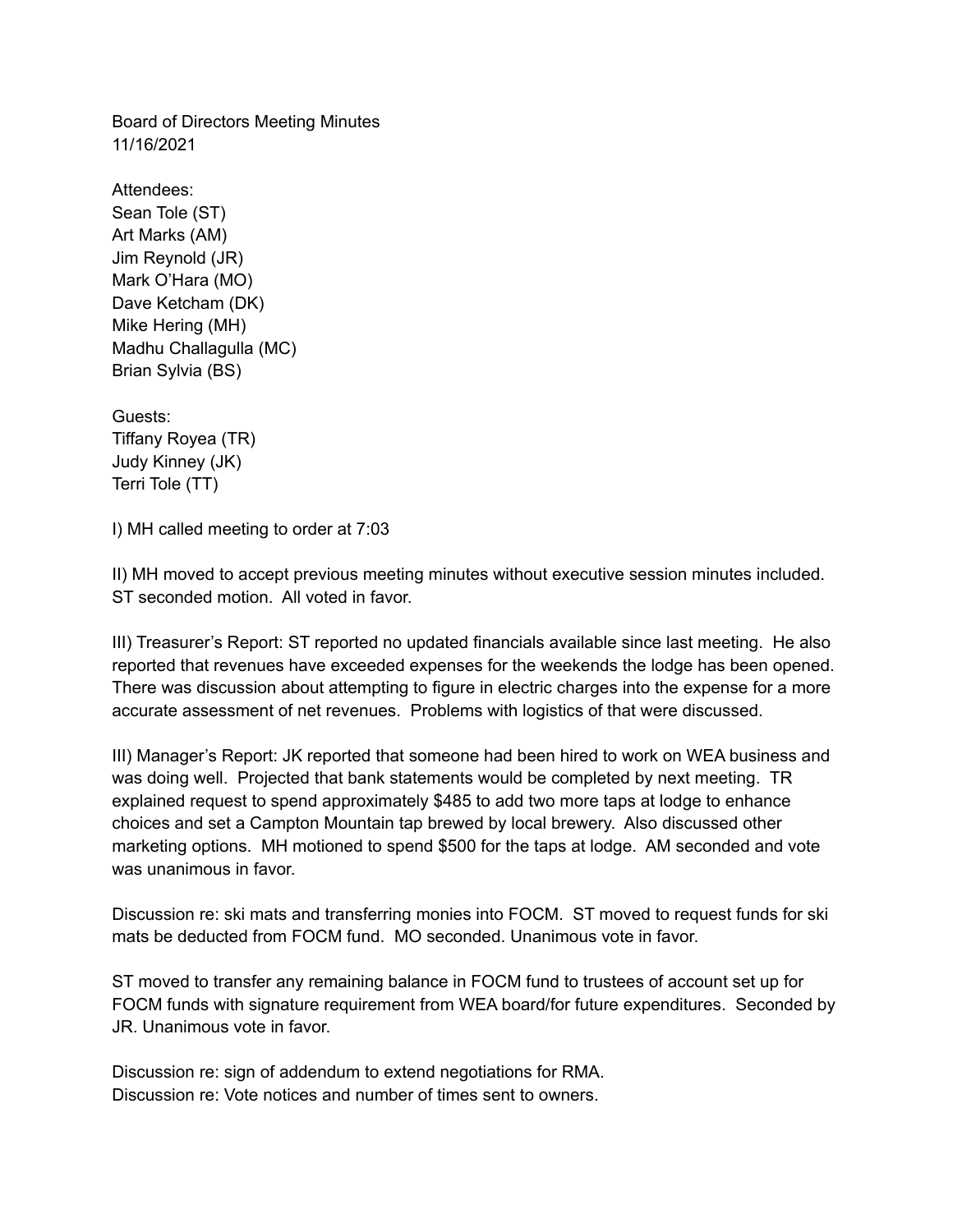IV) Member services: TT discussed search for inflatable movie screen and inability to locate it. MO motioned to appropriate \$300 for purchase of screen. ST seconded with funds from CIF. Motion amended to increase amount not to exceed \$500. Seconded by DK. Unanimous vote in favor.

TT then discussed various upcoming member events being planned for the remainder of November through Christmas.

## V) Community Reports:

Violations: ST reported no new violations and several previous violations that have been resolved. Discussion regarding a builder violation who sold property and to whom violation notice should be sent.

Building: No new building permits processed. Discussed request by owners of an outside development company to meet with Board re: potentially joining Waterville Estates. DK indicated several individuals approached him re: builders clear cutting lots. MH discussed related requirements and noted builders not technically in violation.

Entertainment: JR updated board on particulars of New Years Eve party.

CIF Increase Vote: board discussed proposed plan for a new date for vote. Matter was tabled.

Trails: DK reported on all updated work on trails and the scheduling of a day for ski trail clean up. Also updated effort to gather snowshoes for rental/use by members.

Snowmaking: MH discussed recent developments re: permitting. MO reported he's working with John Scruton/Interim GM on resolving any problems.

Elections: MO reported he's been working with necessary parties to complete the election. Voting schedule is in place. There was discussion re: stopping practice of Board endorsing candidates, but issue was tabled for future date.

At this point, BS moved to go into Executive Session. Unanimous vote. ST left meeting. AM moved to return to regular session. Unanimous vote (minus ST)

VI) Workgroups:

Rentals: DK noted began research on how local areas are dealing with short term rentals. Also discussed overlay zoning requirements and the potential for them to impact any rules we create.

Campton Mountain: Discussed possibility of making downstairs room at lodge into storage area for ski equipment, etc to cut down on the clutter in bar area.

Building Lots: Nothing to report

Rec Management: Nothing to report

District Rep: DK to put together schedule for VD meetings to allow board members to attend.

New Business: